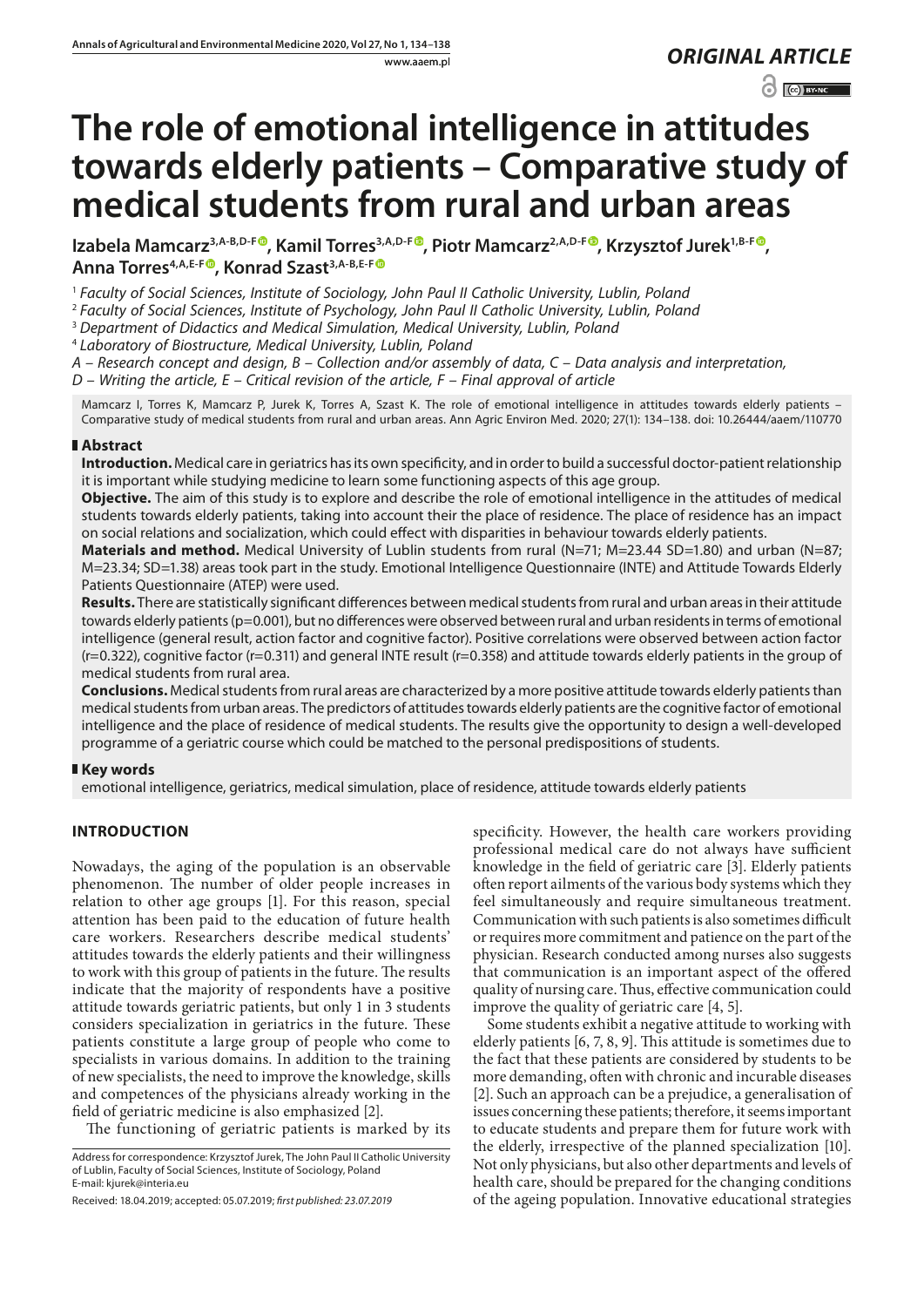Izabela Mamcarz, Kamil Torres, Piotr Mamcarz, Krzysztof Jurek, Anna Torres, Konrad Szast. The role of emotional intelligence in attitudes towards elderly patients...

are being introduced to prepare nurses to work with the elderly, to increase their level of knowledge and shape the attitude which is very important in providing care for these patients [11]. Stereotyping or lack of sufficient knowledge about the functioning of elderly patients translates onto the quality of work and health care by emergency nurses, that are then reflected in the attitude towards the elderly [12]. Researchers point out that there are methods for investigating such a variable as the attitude towards the elderly, but despite the fact that they are accurate and reliable, they are often outdated, adjusted to the conditions of a particular country, and they fail to take into account the patient-centred or the care-centred perspective [13].

The knowledge and attitudes of medical students concerning work with elderly patients may translate into their future career choices, as well as may be directly related to the level and quality of health care for the elderly in the future [14]. The quality of care may influence the development of an appropriate attitude [15]. In this context, it is even more important that medical universities should design and implement classes and courses dedicated to work with this group of patients [16, 17, 18, 19]. Insufficient knowledge, prejudices and reluctance are often the cause of negative attitude towards elderly patients.

The research shows both positive and negative attitudes towards the elderly in the majority of physicians undergoing training. Researchers explain this state of affairs as being shaped by many contradictory, heterogeneous factors, such as academic curricula – both formal and less formal – as well as the institutional requirements for physicians to provide effective and efficient health care. Simultaneously with these factors, the aging process is presented in terms of a problem related to the inevitability of physiological aging, as juxtaposed against the capabilities of medical intervention [17]. The literature indicates that the attitude of medical students to elderly patients may also be shaped by personal (and cultural) factors: beliefs, professed values, experience [6, 20] and socio-demographic factors: age, gender and socioeconomic status [16, 21, 22]. Studies also confirm that the attitude towards elderly patients exhibited by older students is more positive [10].

Issues related to attitudes towards the elderly are often addressed in research. These activities are guided by the desire to change this attitude or to develop certain competences and skills necessary to provide health care for the elderly [10, 23, 24, 25]. Therefore, it seems justified to look for further variables that may influence the development of such attitudes in future physicians. Emotional intelligence might be usefully applied in enhancing the quality of patientcentred care, both directly and indirectly. Ability is a personal characteristic which is regarded as having a potential role in medicine and health care services [26, 27]. It was assumed that attitude towards elderly patients is correlated with emotional intelligence and place of residence. Medical students are the part of health care system, and in the future will in turn provide health services. It is important to know if medical students from different inhibition areas have the knowledge, skills, and competencie, which could be useful for supporting elderly patients. Moreover, different level of emotional intelligence and attitude towards geriatric patients may be observed among medical students from rural and urban areas. Medical students from rural area should be more prepared for understanding the needs of older people

because they live more often in multi-generation families. The differences between the aging urban population and the aging rural population naturally create miscellaneous needs, which require professional healthcare services which are aware of these differences [28, 29].

#### **OBJECTIVES**

The aim of the study is to examine whether medical students from rural and urban areas differ in terms of emotional intelligence and attitudes towards elderly patients. Three research hypotheses were put forward: 1) rural students have higher scores on an emotional intelligence scale than urban students; 2) rural students have higher scores regarding attitudes towards elderly patients; 3) emotional intelligence correlates with attitudes towards elderly patients.

#### **MATERIALS AND METHOD**

The research group in the presented study were fourthyear students of medicine attending classes in Geriatric Medicine. Selection of the sample was based on two-stage sampling: 1) the students were pre-selected according to place of residence (rural and urban areas) and 2) 100 were selected from each group and were asked to sign the a consent form to complete the questionnaires. After the rejection of incomplete questionnaires, 158 were included in the final statistical calculations. Participation in the study was voluntary and the research project approved by the Bioethics Committee of the Medical University of Lublin. (KE-0254/70/2017).

Two tools were used in the study. The first is the Emotional Intelligence Questionnaire (INTE), developed by Schutte, Malouff, Hall, Haggerty, Cooper, Golden and Dornheim in its Polish adaptation by Jaworowska and Matczak. The tool is based on the initial concept by Salovey and Mayer [30]. The task of the examined person is to determine on a 5-point Likert scale, to what extent the statement refers to him/her. In the Polish version of INTE, apart from the general result, two factors were distinguished, interpreted as the ability to use emotions to support thinking and action (action factor) and the ability to recognize emotions (cognitive factor). The reliability of the INTE questionnaire is satisfactory (Cronbach's alpha values: 0.83 – 0.87). Absolute stability coefficients are high ( $r = 0.81$  for women and  $r = 0.88$  for men) [31]. The other method is the Attitude Towards Elderly Patients Questionnaire developed by Mamcarz (ATEP). At the first stage of the questionnaire design, 57 items are constructed, referring to the attitude of medical students to work with the elderly. At the second stage, the competent judges were asked to evaluate the items. Their task was to evaluate each item on a 5-point Likert scale in terms of how much of its contents corresponded to the purpose of the study. The final version of the questionnaire had 34 items. The tool was evaluated psychometrically. Satisfactory reliability and absolute stability were achieved: Cronbach's alpha = 0.86; intra-class correlation = 0.811 (confidence interval of 95%: 0.736 – 0.865). The attached metric included a question about demographic data (gender, age, place of residence).

**Statistical analysis.** Statistical analysis was carried out with the IBM SPSS Statistics package (v.25). For qualitative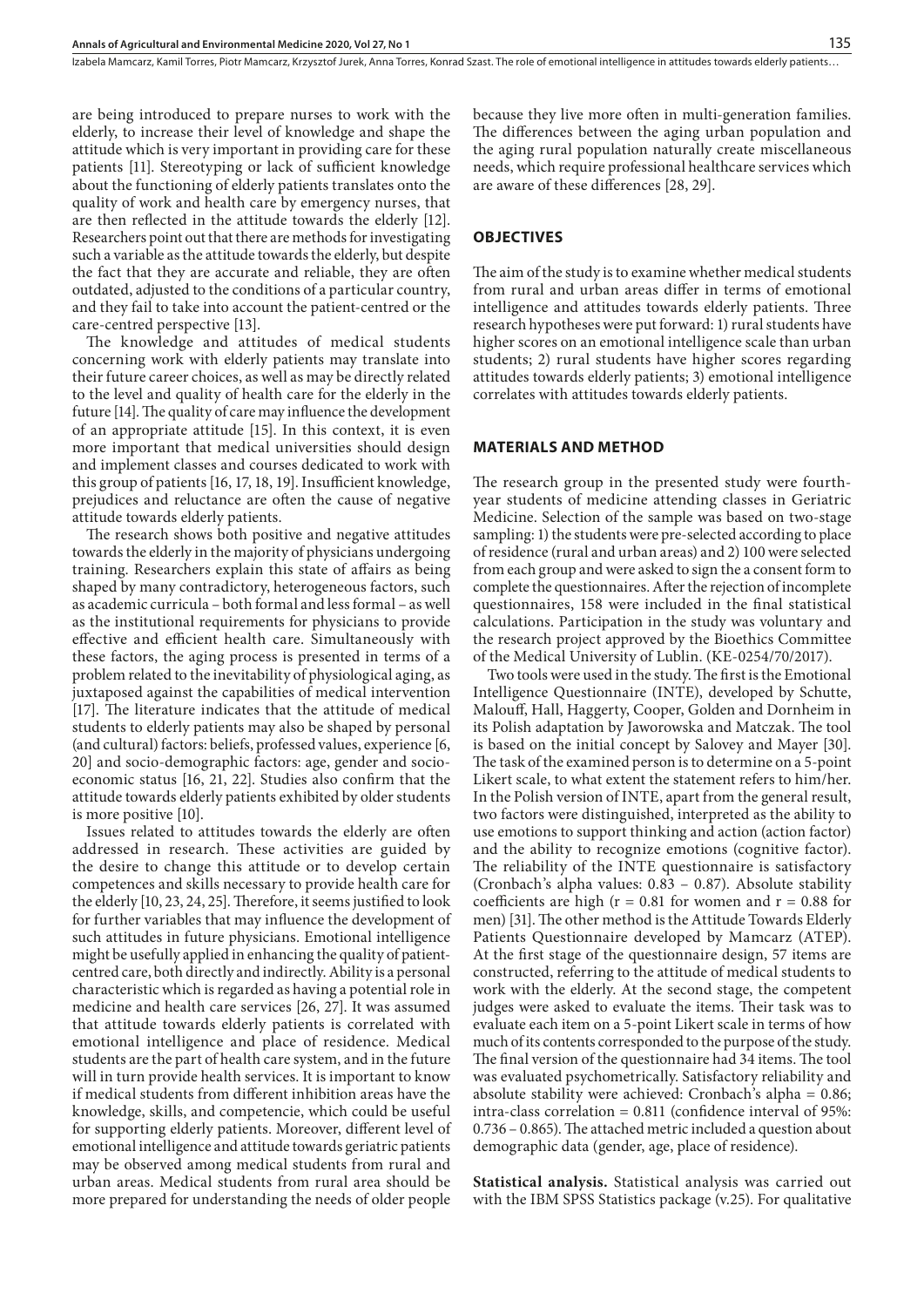variables such as gender and place of residence, the number of categories and their percentage are given. Quantitative variables are described using descriptive statistics: mean and standard deviation. Normality of distributions was confirmed by the W. Shapiro-Wilk test. Two groups were compared with the t test for independent samples. Correlations between analysed variables were checked by Pearson's coefficient. In order to identify predicators of attitudes towards elderly patients, regression analysis was performed (stepwise method). The obtained results of the analysis were assumed to be statistically significant at p<0.05.

#### **RESULTS**

The mean age of respondents was  $23.33 \pm 1.58$ . There were no significant differences between the rural and urban medical students. The mean age was  $23.34 \pm 1.38$  for urban residents and  $23.44 \pm 1.80$  for rural residents (p> 0.05), respectively. Among urban residents, 58.6% were women and 41.4% men. In the group of respondents from rural areas there were 63.4% women and 36.6% men. The differences in gender distribution in the analysed groups were not statistically significant.

INTE results were similar in both groups of residents. In terms of the activity factor, the average for urban residents was  $63.07 \pm 7.40$  and  $61.56 \pm 8.10$  for rural residents. In the case of the cognitive factor, the mean values were  $43.25 \pm 6.29$ in the urban group and  $44.37 \pm 6.39$  in the rural population group. As far as the overall result is concerned, the mean values were as follows:  $124.69 \pm 13.79$  for urban residents and  $124.34 \pm 14.52$  for rural residents. There were no significant differences between rural and urban residents (p>0.05). The ATEP questionnaire showed that rural residents (110.62  $\pm$ 6.20) had a more positive attitude towards older patients than urban residents (107.18  $\pm$  6.67) (p<0.01). (Tab. 1).

**Table 1.** Socio-demographic characteristics, level of emotional intelligence and attitude towards older people, according to place of residence

| Vari-<br>ables | Cate-<br>gories | Para-<br>meter | Rural [N=71]     | Urban <sub>[N=87]</sub> | SD                 |       |
|----------------|-----------------|----------------|------------------|-------------------------|--------------------|-------|
|                |                 |                |                  |                         | test               | р     |
| Age            | Years           | $M + SD$       | $23.44 \pm 1.80$ | $23.34 + 1.38$          | $t = -0.771$       | 0.442 |
| Sex            | Woman<br>Man    | n(%)           | 45 (63.4)        | 51 (58.6)               |                    | 0.656 |
|                |                 |                | 26(36.6)         | 36(41.4)                | $\gamma^2 = 0.199$ |       |
| <b>INTE</b>    | AF              | $M + SD$       | $61.56 + 8.10$   | $63.07 + 7.40$          | $t = 1.219$        | 0.225 |
|                | CF              |                | $44.37 + 6.39$   | $43.25 + 6.29$          | $t = -1.099$       | 0.274 |
|                | GR              |                | $124.34 + 14.52$ | $124.69 + 13.79$        | 0.156              | 0.877 |
| <b>ATEP</b>    | GR              | $M + SD$       | $110.62 + 6.20$  | $107.18 + 6.67$         | $t = 3.324$        | 0.001 |

GR – general result; AF – action factor; CF – cognitive facto

Regarding the action factor, the mean was  $64.30 \pm 7.86$ for women and  $59.43 \pm 6.56$  for men. The mean cognitive factor was  $45.14 \pm 5.89$  for women and  $41.59 \pm 6.45$  for men. The overall INTE score for women was  $128.55 \pm 14.05$ , for men 118.31±11.75. Significant differences between women and men were found (p<0.05). The ATEP was  $109.73 \pm 5.99$ for women and 107.18 ± 7.37 for men. *The difference was statistically significant* (p<0.05) (Tab. 2).

Correlations between cognitive factor and general INTE result and attitude towards older patients proved to be

**Table 2.** Level of emotional intelligence and attitudes towards the elderly according to gender differentiation

|             | Cate-<br>aories | Para-<br>meter | Woman<br>$[N=96]$ | Man                                                   | <b>SD</b>    |         |
|-------------|-----------------|----------------|-------------------|-------------------------------------------------------|--------------|---------|
| Variables   |                 |                |                   | $[N=62]$                                              | test         | p       |
|             | AF              | $M + SD$       | $64.30 \pm 7.86$  | $59.43 + 6.56$                                        | $t = -4.047$ | < 0.001 |
| <b>INTE</b> | <b>CF</b>       |                | $45.14 + 5.89$    | $41.59 \pm 6.45$                                      | t=-3.562     | < 0.001 |
|             | GR              |                |                   | $128.55 \pm 14.05$ $118.31 \pm 11.75$ <b>t=-4.765</b> |              | < 0.001 |
| <b>ATEP</b> | GR              | $M \pm SD$     | $109.73 + 5.99$   | $107.18 + 7.37$                                       | t=-2.282     | 0.024   |
|             |                 |                |                   |                                                       |              |         |

GR – general result; AF – action factor; CF – cognitive factor

statistically significant in the whole group of respondents. The demonstrated correlations were positive, i.e. a more positive attitude towards elderly patients is accompanied by a higher ability to recognize emotions (r=0.251) and higher overall emotional intelligence (r=0.237). The attitude towards elderly patients correlated with the action factor, cognitive factor and general INTE result in the group of students from rural area. It turned out that the higher the overall emotional intelligence (r=0.358), the ability to use emotions to support thinking and action  $(r=0.322)$ , and the ability to recognize emotions (r=0.311), the more positive the attitude towards elderly patients. There were no statistically significant dependencies in group of the urban respondents (p>0.05) (Tab. 3).

**Table 3.** Correlations between general level of emotional intelligence, action factor and cognitive factor, and attitude towards elderly patients

|             | ATFP                                      |                 |                |              |
|-------------|-------------------------------------------|-----------------|----------------|--------------|
|             |                                           | Total $[N=158]$ | Rural $[N=71]$ | Urban [N=87] |
| <b>INTE</b> | <b>Action Factor</b><br>$0.322*$<br>0.151 |                 | 0.079          |              |
|             | Cognitive Factor                          | $0.251*$        | $0.311*$       | 0.172        |
|             | General result                            | 0.237           | 0.358"         | 0.162        |

 $*<0.01$ 

In order to identify the predictors of the attitude towards elderly patients, a regression analysis was performed. The proposed model proved to be well suited to the data (F(2, 155)=10.936; p<0.001). Place of residence (β = 0.260) and cognitive factor ( $\beta$ =0.240) were significant predictors. A more positive attitude towards elderly patients was associated with living in the countryside and the ability to recognize emotions. The model tested explains 12% of variability in attitudes towards elderly patients (Tab. 4).

**Table 4.** Values of regression equation for attitude towards elderly patients, measured by ATEP

| Model              | B      | Beta  |        | D         |
|--------------------|--------|-------|--------|-----------|
| Constant           | 93.024 |       | 20.717 | $<$ 0.001 |
| Place of residence | 3.476  | 0.260 | 3.460  | 0.001     |
| Cognitive factor   | 0.114  | 0.240 | 3.190  | 0.002     |

Statistic analysis for the model:

 $R^2$ =0.12; Corrected  $R^2$ =0.11; F(2,155) = 10.936; p <0.001;

Regression equation: Y=93.024+3.476

\*Place of residence + 0.114\*Cognitive factor

a 1-rural; 0-urban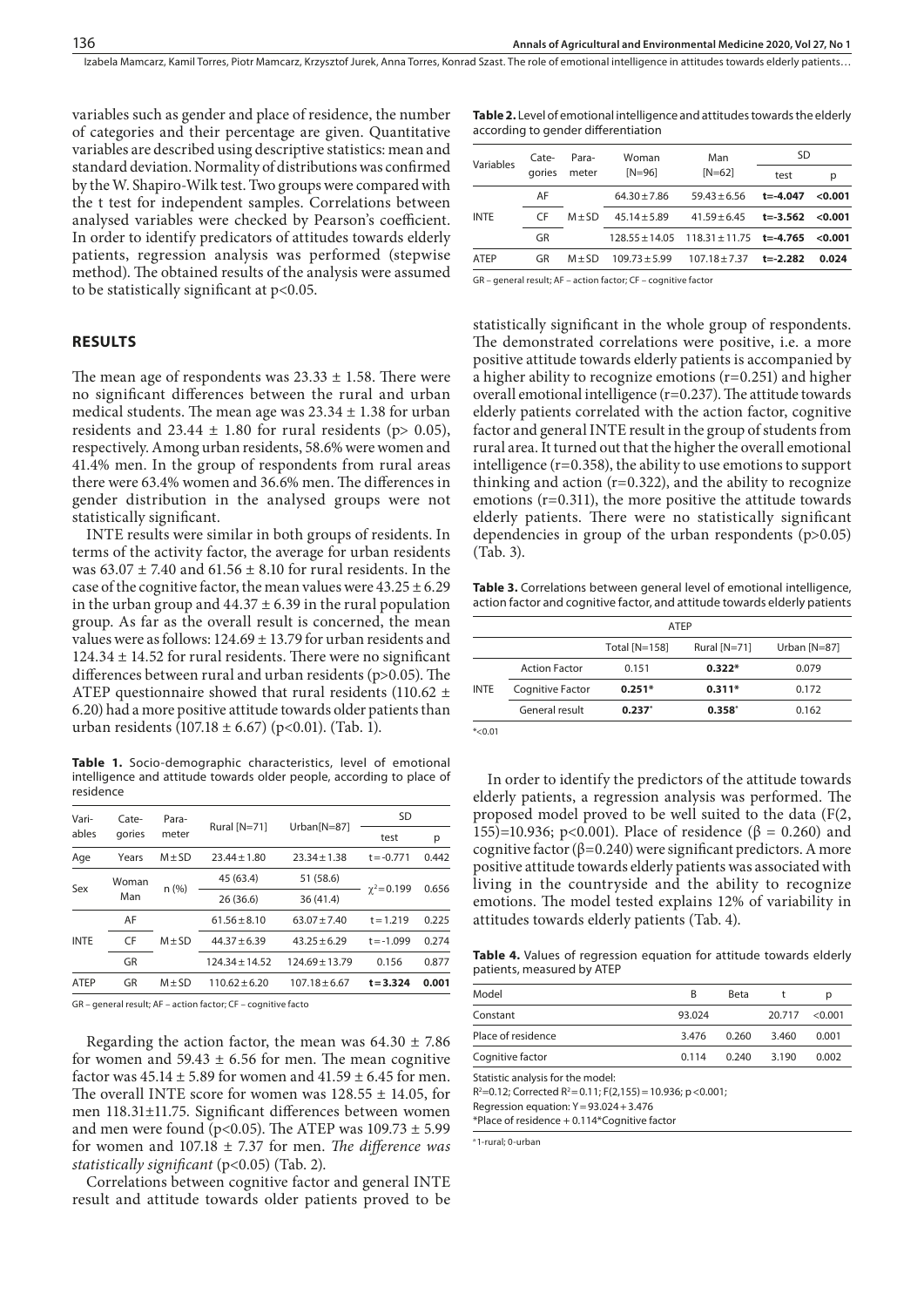Izabela Mamcarz, Kamil Torres, Piotr Mamcarz, Krzysztof Jurek, Anna Torres, Konrad Szast . The role of emotional intelligence in attitudes towards elderly patients…

### **DISCUSSION**

As a factorial construct, emotional intelligence enables the description of many internal mechanisms connected with managing emotions, including the ability to use emotions to support thinking and acting (action factor) and the ability to recognize emotions (cognitive factor). The researched medical students from urban and rural areas displayed no statistically significant differences in particular components of emotional intelligence. These studies also did not confirm that the place of residence had a significant impact on the level of emotional intelligence of the students [32, 33, 34]. Taking into account the variable of gender, significant differences existed in all dimensions of emotional intelligence, [35]. This was due to socio-cultural factors shaping emotional development while taking gender into account [36].

The attitude towards the elderly is an important predictor of social relations and can be expressed in both the private and professional areas. This attitude is shaped by many factors, including upbringing, culture, experience and social elements [37]. The results of the study show that there is a significant statistical difference between medical students from rural and urban areas in terms of attitudes towards elderly patients [38]. Medical students living in rural areas show a more positive attitude towards the elderly. In urban areas, there are few multi-generation families. The characteristic of the urban environment introduces natural divisions of particular social groups, which may lead to the alienation of the elderly [39, 40]. Young people become independent by moving away from a generational family, thus limiting contacts with parents or grandparents. In rural areas, the number of elderly people is higher than in urban areas with reference to the population ratio [40]. Young people living in rural areas have more frequent and intensive interactions and relations with the elderly [41].One symptom of the independence of young rural generations is partitioning of the existing living space or its extension. The consequence of this may be that several generations will coexist in one building. The literature indicates that in rural areas a greater culture of family care for elderly people can be observed than in urban areas [42]. This may result from the lack or limited access to assistance centres (retirement homes, universities of the third century, health service), which makes it natural for family members to take care of the elderly [43].

The results of own research show that men and women do not differ significantly in their attitudes towards elderly patients. This is an interesting result, because assuming the cultural characteristics of the subjects and gender contrasts in terms of interpersonal competences, social roles, emotional intelligence and other variables shaping attitudes, the lack of dependence is not obvious [35, 44].

On the basis of the conducted research, it can also be concluded that emotional intelligence is an important factor determining the attitude towards elderly patients. The model of relationships with the elderly patient should take into account the influence of the ability of medical personnel to perceive, regulate and manage emotions [45].

Summarizing the results, the place of residence and the ability to recognize emotions are predictors of attitudes towards elderly patients. Thanks to these results, it is possible to understand mechanisms determining attitudes towards elderly patients, and thus try to introduce tools to

correct differences between groups in the medical education process. This field of research is important because it affects the healthcare system. The positive student's attitude towards elderly patients can change the accessibility and quality of healthcare in the future. Professional trainings and clinical courses should be designed to develop essential attitudes and level out the emotional intelligence of future professionals.

A limitation of this study was the relatively small sample. It is important to note that the research was carried out only among medical students who were in the fourth year of study. Moreover, the implementation of research on attitudes towards elderly patients during geriatric medicine classes can significantly affect the declared attitudes.

This research was a pilot study, the main aim of which was to identify the relationship between the emotional intelligence of medical students from rural and urban areas and attitudes towards elderly patients.

#### **CONCLUSIONS**

- 1. No differences were found between medical students from rural and urban areas in terms of emotional intelligence (general result; action factor; cognitive factor).
- 2. Medical students from rural areas were characterized by a more positive attitude towards elderly patients than medical students from urban areas.
- 3. The level of emotional intelligence of medical students, regardless of place of residence, influenced the positive attitude towards elderly patients.
- 4.The predictors of attitudes towards elderly patients were the cognitive factor of emotional intelligence and the place of residence of medical students.

#### **Conflicts of Interest**

The authors declare that there is no conflict of interest in the authorship and publication of the study. The authors received no sponsored sources of finance for the conducted research.

#### **REFERENCES**

- 1. Abramowska-Kmon A. O nowych miarach zaawansowania procesu starzenia się ludności (On newmeasures of the populationageingprocess). DemographicStudies 2011; 1(159): 3–22.
- 2. Chua MP, Tan Ch, Merchant R, Soiza RL. Attitudes of first-year medical students in Singapore towards older people and willingness to consider career in geriatric medicine. Ann Acad Med Singapore. 2008; 37: 947–51.
- 3. Higgins I, Der Riet, PV, Slater L, Peek C. The negative attitudes of nurses towards older patients in the acute hospital setting: A qualitative descriptive study. Contemp Nurse. 2007; 26(2): 225–237.doi:10.5172/ conu.2007.26.2.225
- 4. Caris-Verhallen WM, de Gruijter IM, Kerkstra A, Bensing JM. Factors related to nurse communication with elderly people. J Adv Nurs. 2001; 30(5): 1106–1117.
- 5. Omid A, Haghani F, Adibi P. Emotional Intelligence: An Old Issue and a New Look in Clinical Teaching. Adv Biomed Res. 2018; 7: 32. doi: 10.4103/2277-9175.225926
- 6. Lovell M. Caring for the elderly: Changing perceptions and attitudes. J VascNurs. 2006; 24(1): 22–26. doi:10.1016/j.jvn.2005.11.001
- 7. Kishimoto M, Nagoshi M, Williams S, Masaki KH, Blanchette PL. Knowledge and attitudes about geriatrics of medical students, internalmedicine residents and geriatric medicine fellows. J Am Geriatr Soc. 2005; 53: 99–102.
- 8. Adelman RD, Fields SD, Jutagir R. Geriatric education. Part II: the effect of a well elderly program on medical student attitudes toward geriatric patients. J Am Geriatr Soc. 1992; 40: 970–3.